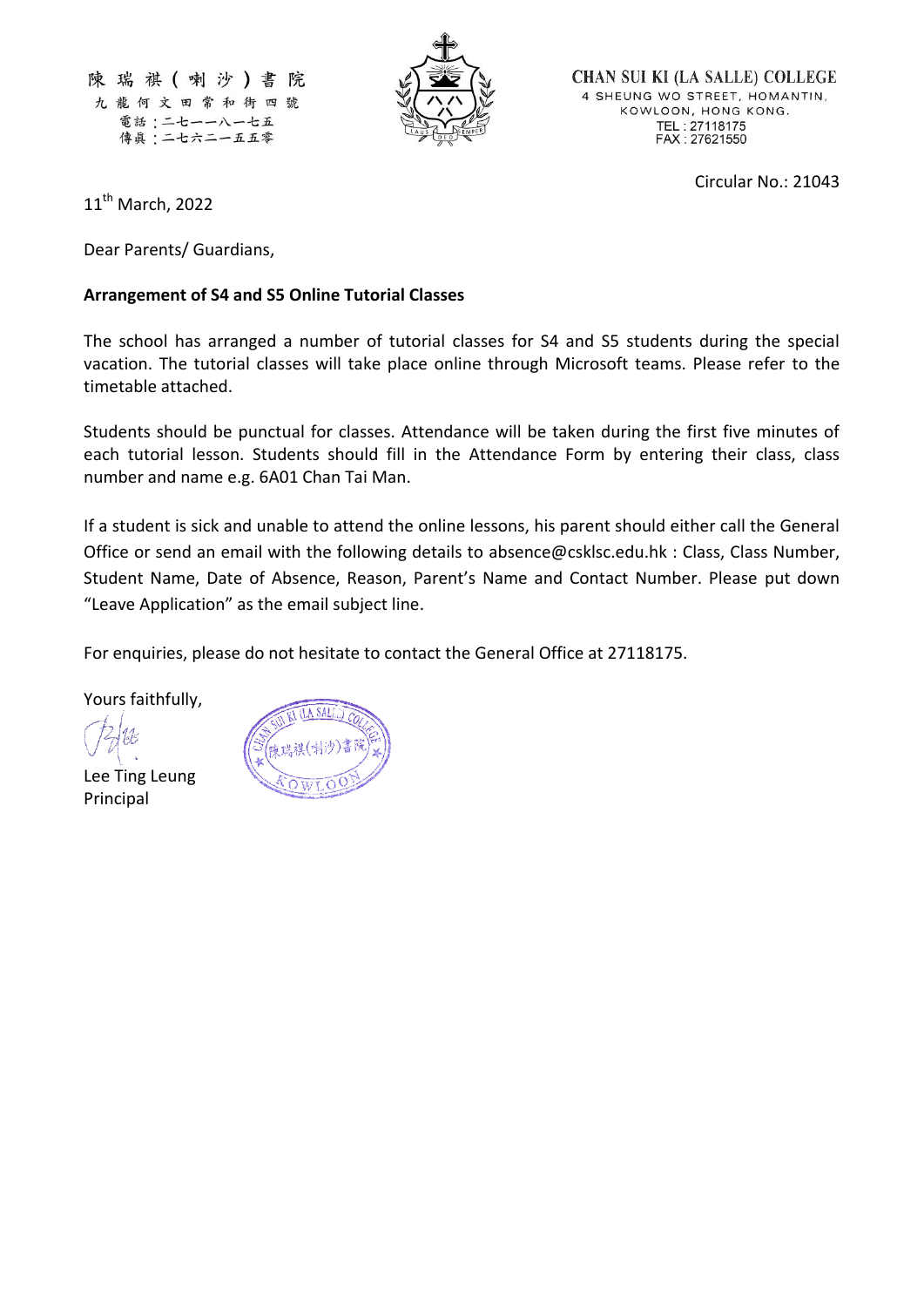陳瑞祺(喇沙)書院 九龍何文田常和街四號 電話:二七一一八一七五 傳眞:二七六二一五五零



**CHAN SUI KI (LA SALLE) COLLEGE** 4 SHEUNG WO STREET, HOMANTIN, KOWLOON, HONG KONG. TEL: 27118175<br>FAX: 27621550

21043

故啟者: またま アンディアング あんしゃ かんしゃ あんしゃ かんしゃ かんしゅう かいしゅう しゅうかい しゅうかい しゅうかい しゅうかい しゅうかい

### 中四及中五級網上補課安排

 本校將於特別假期為中四及中五級安排補課,補課將以網上形式透過微軟應用程式 Microsoft Teams 進行。請參閱隨本函附上的時間表。

學生應準時出席補課。每節網上課堂首五分鐘將進行點名,學生須於網上點名紀錄上 輸入班別、班號及姓名(例如 6A01 Chan Tai Man) 。

如學生因病未能上課,家長請致電校務處或電郵學校告假(absence@csklsc.edu.hk),如 以電郵告假,須清楚寫上學生姓名、班別、班號、缺席日期、原因、家長姓名及聯絡電話, 並於電郵標題欄填上 "學生告假申請"。

如有疑問,歡迎致電校務處 2711 8175 查詢。

此致

中四及中五級家長

陳瑞祺(喇沙)書院校長 李丁亮 啟

二○二二年三月十一日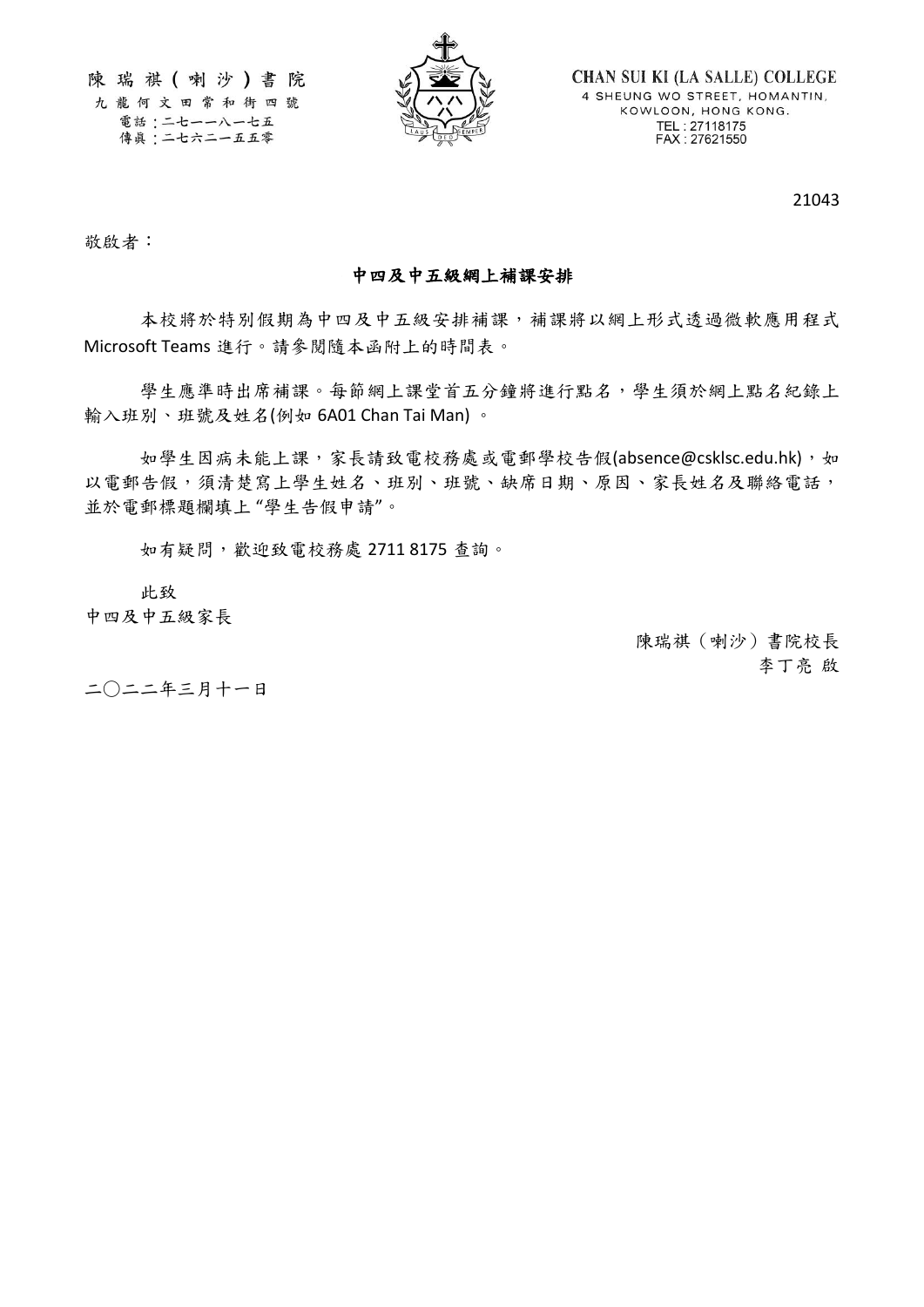# **Timetable of S4 Special Holiday Tutorial Class (Online)**

| <b>Date</b> | <b>Time</b>                                | <b>Class</b>               | <b>Subject</b>                             |
|-------------|--------------------------------------------|----------------------------|--------------------------------------------|
| 11 Mar      | 10:15<br>12:15                             | $\overline{S4}$            | Business, Accounting and Financial Studies |
|             | 13:30<br>16:30<br>$\blacksquare$           | <b>S4</b>                  | <b>Biology</b>                             |
| 14 Mar      | 10:15<br>12:15<br>$\overline{\phantom{a}}$ | S <sub>4</sub> ABC         | Chemistry                                  |
| 15 Mar      | 16:00<br>18:00                             | S <sub>4</sub>             | Geography                                  |
| 16 Mar      | 08:00<br>10:00                             | $\overline{S4}$            | Physics                                    |
| 17 Mar      | 13:30<br>15:30<br>$\overline{\phantom{a}}$ | $\overline{S}$ 4D          | Chemistry                                  |
|             | 16:00<br>18:00<br>$\overline{\phantom{a}}$ | S <sub>4</sub>             | Geography                                  |
| 18 Mar      | 09:00<br>12:00<br>$\mathbb{L}^+$           | S <sub>4</sub>             | <b>Biology</b>                             |
| 21 Mar      | 10:15<br>12:15                             | S <sub>4</sub> ABC         | Chemistry                                  |
|             | 13:30<br>15:30                             | S4D                        | Chemistry                                  |
| 22 Mar      | 16:00<br>18:00<br>$\overline{\phantom{a}}$ | $\overline{S4}$            | Geography                                  |
| 23 Mar      | 08:00<br>10:00<br>$\blacksquare$           | S <sub>4</sub>             | Physics                                    |
| 24 Mar      | 15:30<br>13:30<br>$\overline{\phantom{a}}$ | S <sub>4</sub> D           | Chemistry                                  |
|             | 16:00<br>18:00<br>$\Box$                   | S <sub>4</sub>             | Geography                                  |
| 25 Mar      | 09:00<br>12:00                             | $\overline{S4}$            | <b>Biology</b>                             |
| 28 Mar      | 10:15<br>12:15<br>$\blacksquare$           | $\overline{\text{S}}$ 4ABC | Chemistry                                  |
|             | 13:30<br>15:30<br>$\blacksquare$           | S <sub>4</sub> D           | Chemistry                                  |
| 29 Mar      | 16:00<br>18:00<br>$\Box$                   | S <sub>4</sub>             | Geography                                  |
| 30 Mar      | 08:00<br>10:00<br>$\Box$                   | S <sub>4</sub>             | Physics                                    |
| 31 Mar      | 13:30<br>15:30                             | S4D                        | Chemistry                                  |
|             | 16:00<br>18:00<br>$\overline{\phantom{a}}$ | S <sub>4</sub>             | Geography                                  |
| 1 Apr       | 09:00<br>12:00<br>$\blacksquare$           | S <sub>4</sub>             | <b>Biology</b>                             |
| 4 Apr       | 13:30<br>15:30<br>$\Box$                   | S4D                        | Chemistry                                  |
| 5 Apr       | 16:00<br>18:00<br>$\overline{\phantom{a}}$ | S <sub>4</sub>             | Geography                                  |
| 6 Apr       | 08:00<br>10:00                             | S <sub>4</sub>             | Physics                                    |
|             | 10:15<br>12:15<br>$\overline{a}$           | S4D                        | <b>English Language</b>                    |
| 7 Apr       | 13:30<br>15:30                             | $\overline{\text{S4D}}$    | Chemistry                                  |
|             | 16:00<br>18:00<br>$\blacksquare$           | S <sub>4</sub>             | Geography                                  |
| 11 Apr      | 13:30<br>15:30<br>$\overline{\phantom{a}}$ | S4D                        | Chemistry                                  |
| 12 Apr      | 16:00<br>18:00<br>$\mathbb{L}$             | S <sub>4</sub>             | Geography                                  |
| 13 Apr      | 08:00<br>10:00                             | S <sub>4</sub>             | Physics                                    |
| 14 Apr      | 13:30<br>15:30<br>$\blacksquare$           | S4D                        | Chemistry                                  |
|             | 16:00<br>18:00<br>$\overline{\phantom{a}}$ | S <sub>4</sub>             | Geography                                  |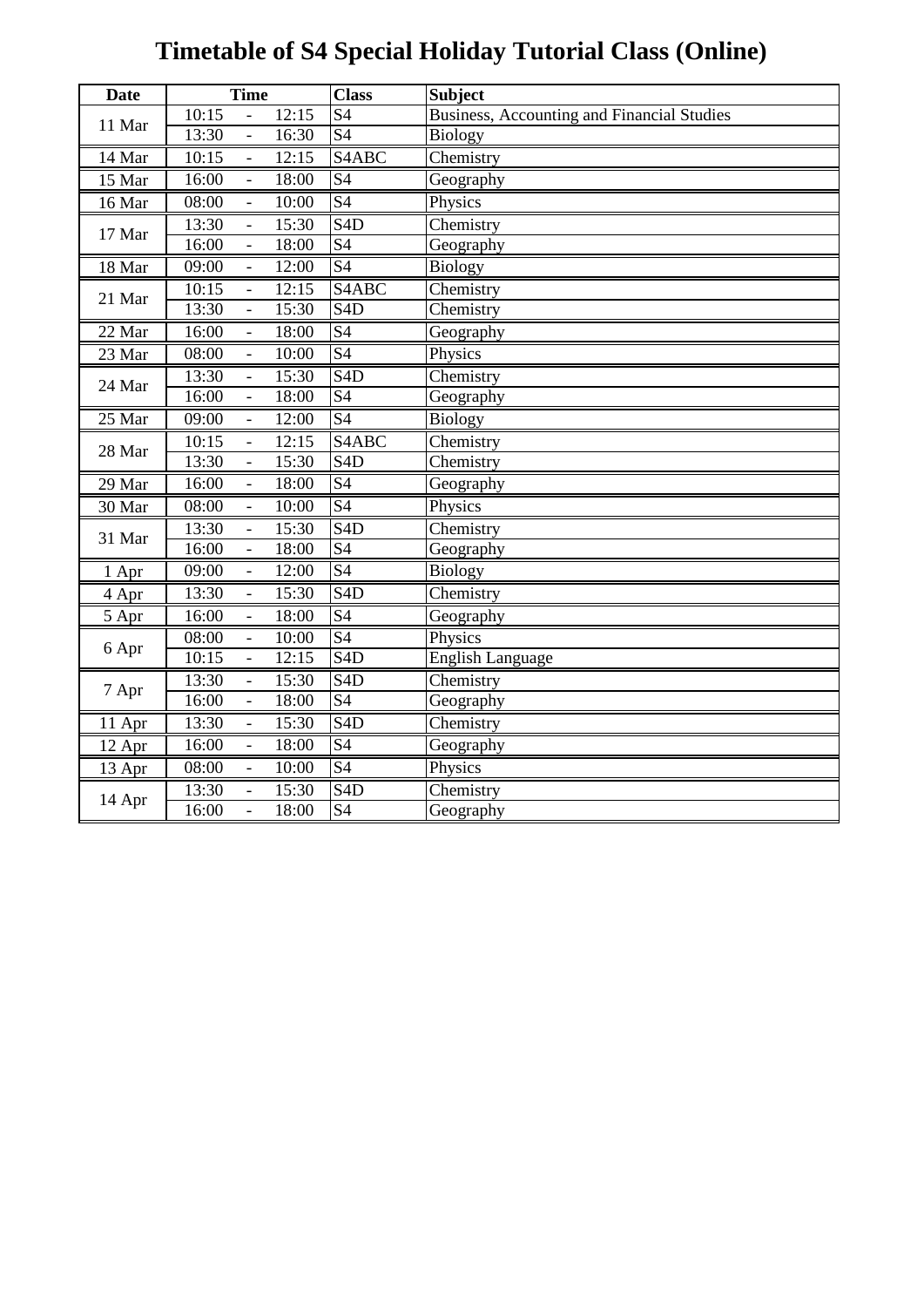# **Timetable of S5 Special Holiday Tutorial Class (Online)**

| <b>Date</b> | <b>Time</b>                                | <b>Class</b>      | <b>Subject</b>                                    |
|-------------|--------------------------------------------|-------------------|---------------------------------------------------|
| 10 Mar      | 10:15<br>12:15                             | $\overline{S5}$   | <b>Business, Accounting and Financial Studies</b> |
| 14 Mar      | 10:15<br>12:15<br>$\blacksquare$           | S <sub>5</sub>    | <b>Biology</b>                                    |
| 15 Mar      | 10:15<br>12:15<br>$\overline{\phantom{0}}$ | S5D               | Chemistry                                         |
|             | 13:30<br>15:30<br>$\blacksquare$           | S <sub>5</sub>    | Geography                                         |
| 16 Mar      | 10:15<br>12:15<br>$\overline{a}$           | $\overline{S5}$   | Economics                                         |
| 17 Mar      | 13:30<br>15:30<br>$\frac{1}{2}$            | $\overline{S5}$   | Geography                                         |
|             | 10:15<br>12:15<br>$\overline{\phantom{a}}$ | S5A               | <b>Liberal Studies</b>                            |
| 18 Mar      | 10:15<br>12:15<br>$\overline{a}$           | S5D               | <b>Liberal Studies</b>                            |
|             | 13:30<br>15:30<br>$\overline{a}$           | S5ABC             | Chemistry                                         |
| 21 Mar      | 10:15<br>12:15<br>$\overline{\phantom{0}}$ | $\overline{S5}$   | <b>Biology</b>                                    |
|             | 13:30<br>15:30                             | $\overline{S5}$   | Mathmatics (Module 2)                             |
|             | 10:15<br>12:15<br>$\overline{a}$           | S5D               | Chemistry                                         |
| 22 Mar      | 13:30<br>15:30                             | S <sub>5</sub>    | Geography                                         |
|             | 13:30<br>15:30<br>$\equiv$                 | S5ABC             | Chemistry                                         |
|             | 15:45<br>17:45<br>$\overline{a}$           | S5A               | <b>Mathematics</b>                                |
|             | 08:00<br>10:00<br>$\equiv$                 | S <sub>5</sub> A  | Chinese Language                                  |
| 24 Mar      | 12:15<br>10:15                             | S5A               | <b>English Language</b>                           |
|             | 10:15<br>12:15                             | $\overline{S}$ 5D | Chinese Language                                  |
|             | 13:30<br>15:30<br>$\equiv$                 | S <sub>5</sub>    | Geography                                         |
| 25 Mar      | 10:15<br>12:15<br>$\overline{a}$           | $\overline{S5}$   | Economics                                         |
|             | 13:30<br>15:30<br>$\overline{a}$           | S5ABC             | Chemistry                                         |
| 28 Mar      | 08:00<br>12:15<br>$\overline{a}$           | $\overline{S5}$   | <b>Biology</b>                                    |
|             | 13:30<br>15:30<br>$\equiv$                 | $\overline{S5}$   | Mathmatics (Module 2)                             |
|             | 10:15<br>12:15<br>$\blacksquare$           | S5D               | Chemistry                                         |
| 29 Mar      | 13:30<br>15:30<br>$\overline{\phantom{a}}$ | S <sub>5</sub>    | Geography                                         |
|             | 13:30<br>15:30<br>$\overline{a}$           | S5ABC             | Chemistry                                         |
| 30 Mar      | 10:15<br>12:15<br>$\overline{\phantom{a}}$ | S <sub>5</sub> D  | <b>Liberal Studies</b>                            |
|             | 10:15<br>12:15<br>$\overline{a}$           | S5A               | <b>Liberal Studies</b>                            |
|             | 13:30<br>15:30<br>$\overline{a}$           | $\overline{S5}$   | Geography                                         |